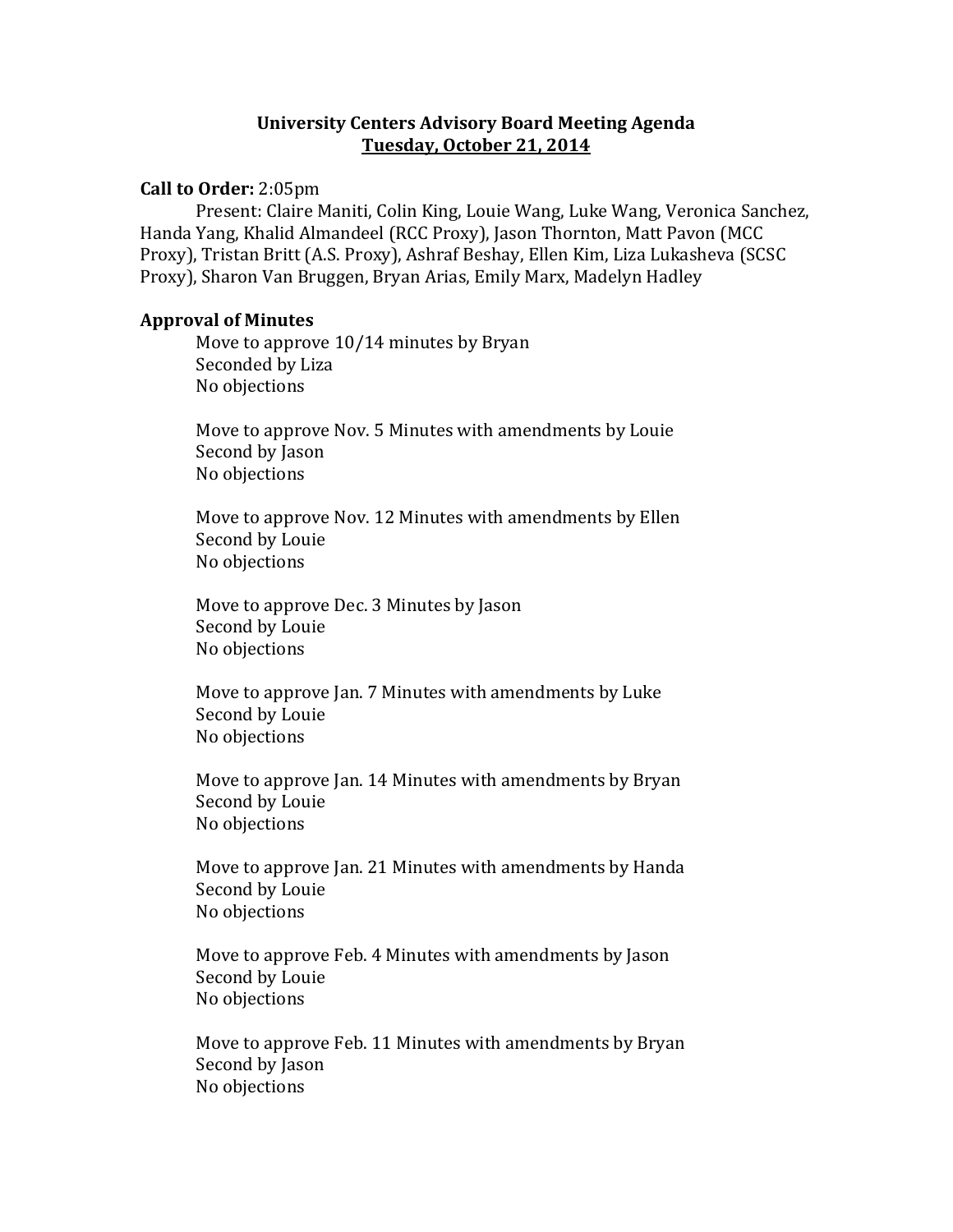Move to approve Feb. 18 Minutes with amendments by Luke Second by Handa No objections Move to approve Feb. 25 Minutes by Jason Second by Louie No objections

Move to approve March 4 Minutes with amendments by Tristan Second by Louie No objections

Move to approve April 8 Minutes by Jason Second by Ellen No objections

Move to approve April 15 Minutes with amendments by Ellen Second by Handa No objections

Move to approve April 22 Minutes with amendments by Handa Second by Louie No objections

Move to approve April 29 Minutes with amendments by Jason Second by Handa No objections

Move to approve May 6 Minutes with amendments by Jason Second by Ellen No objections

Move to approve May 13 Minutes with amendments by Jason Second by Bryan No objections

Move to approve May 19 Minutes with amendments by Bryan Second by Louie No objections

Move to approve May 20 Minutes with amendments by Luke Second by Handa No objections

Claire: Thanks for going through this with us! This shouldn't be happening again due to secretary being hired in the next few weeks.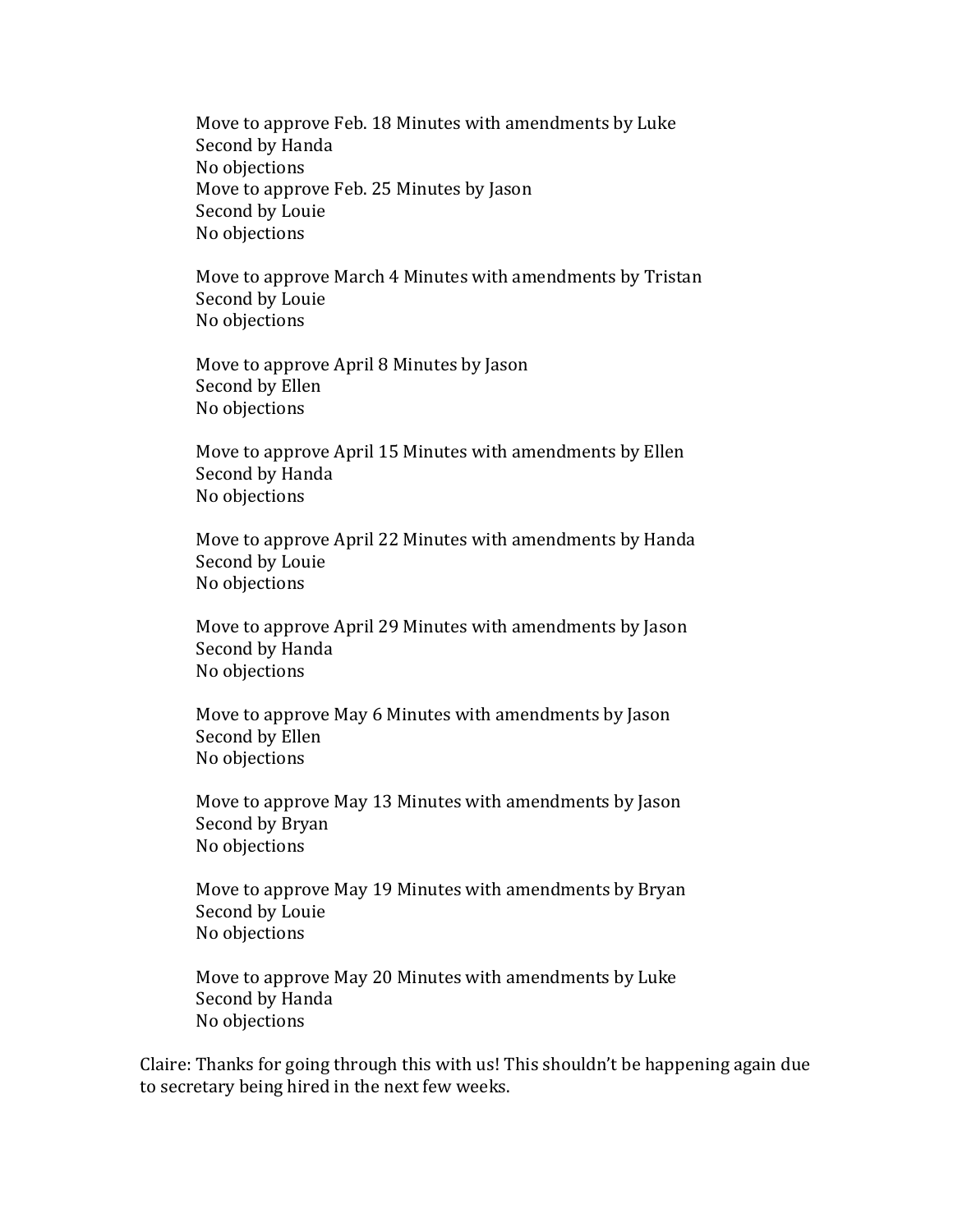# **Public Input**

Kady Bixby from Ballroom Dance Club

- o Intro to Ballroom Dance Event
- o Sun. Nov 9 from 6:30-9pm in PC Ballroom A

## **Budget**

Tues. 3:30-4:30pm in Warren College Room Email Colin if interested

# **Space Allocation**

Thurs. 2:00-3:00pm; even weeks Email Colin if interested We'll go over this more next week to safe time at this meeting

### **Chair Report**

Need to consider whether or not to have it winter or spring quarter. Might be more fruitful for UCEN's to run it in the Spring

Claire meeting with VCEDI and CCAAS this week to discuss API RC

Claire sent out email about Che this morning. Lawsuit from Che still open. Unlawful Detainer case ruled in favor of UCSD against the Che. Sharon is not entirely sure what next steps for the University will be. For UCAB, perhaps revisiting allocating space for collective within the Original Student Center.

Referendum: talk about it more in budget. Need to discuss whether or not to include bullet points.

# **Vice Chair Report**

Space allocation will be reported on next week.

#### **Director Report**

HVAC systems: Heating/cooling systems in UCEN. 3 phase process to replace them since they're 25 years old.  $1<sup>st</sup>$  phase was last year, now entering the  $2<sup>nd</sup>$  phase. We will be replacing 3 air handlers in the second phase. Total will reach approximately \$2.5-3mil over 3 years.

#### **New Business**

Ballroom Dance Club Social Dance by Ballroom Dance Club @ UCSD.

- Louie move to fund for \$35
- Liza second
- No objections

### **Old Business**

#### **Member Reports**

Bryan: Will we be discussing Round Table extension?